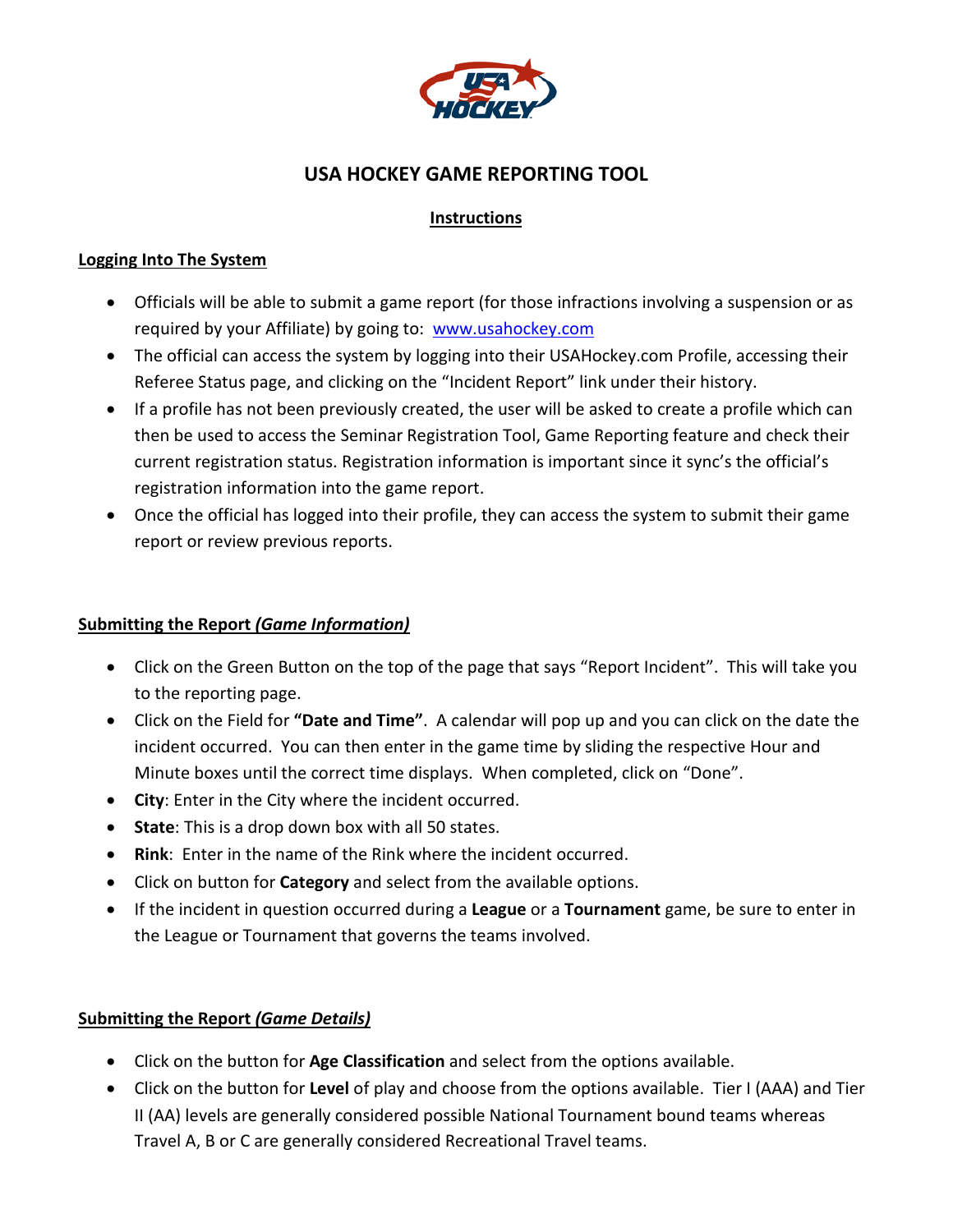- Click on the button for **Officiating System** and choose from the options available.
- Enter in the "USA Hockey Official's Number" for each of the **Officials** who involved with the game. Click on the button for **Position** for each official to designate whether they were a referee or linesman.

## *If unsure as to USA Hockey Official's Number of each of your partners, you will be able to search for this information by clicking on the "SEARCH" button and entering in their last name and state and selecting the right person from the list that pops up.*

- Specify whether the game in question was **Supervised** by clicking on Yes or No. If Yes, enter in the name of the Supervisor or Evaluator.
- Enter in the Name of the **Home Team** be specific as some associations may have multiple teams at same level. Click on the button for **USA Hockey Affiliate** and choose from the options available to designate which Affiliate the Home Team is from.
- Enter in the Name of the **Visiting Team** be specific as some associations may have multiple teams at same level.. Click on the button for **USA Hockey Affiliate** and choose from the options available to designate which Affiliate the Visiting Team is from.
- Enter in the **Final Score** for the Home and Visiting Teams.

## **Submitting the Report** *(Players/Coaches Involved)*

- Click on the button for **Player's Team** and designate the Home or Visitor.
- Specify whether the penalized participant was a **Player or Coach**.
- Enter in the **Name** of the Player or Coach. This is done by clicking on the "**Search"** button in the upper right hand corner. You will be asked to enter at least the first two letters (more detail will make search more specific) of the player's last name, the classification they play in (**Youth, Girls, Adult, Junior, or Coach),** the **age level** they play at and **State** they are from (all drop down boxes). A list of all people who meet those search criteria will appear and you simply need to click on the individual who received the penalty and their info will be imported into the report.
- Enter in the **Number** of the player. If it is a Coach who was assessed the penalty, this field will automatically be populated with the word "Coach".
- Click on the button **Did Injury Occur?** And choose from the options available. This is designed to identify whether the player who was fouled was injured as a result of the foul.
- Click on the button for the **Period Incident Occurred** and choose from the options available.
- Enter in the **Time Elapsed** when the incident occurred. This should be in a standard time format (i.e. 10:17)
- Click on the button for **Penalty Assessed** and choose from the options available.
- Click on the button for **Rule Reference** and choose from the options available choose the specific rule reference that applies to the penalty(s) assessed..

## *For Additional Penalties assessed to players or coaches, select the "Add Player" button and repeat for each incident.*